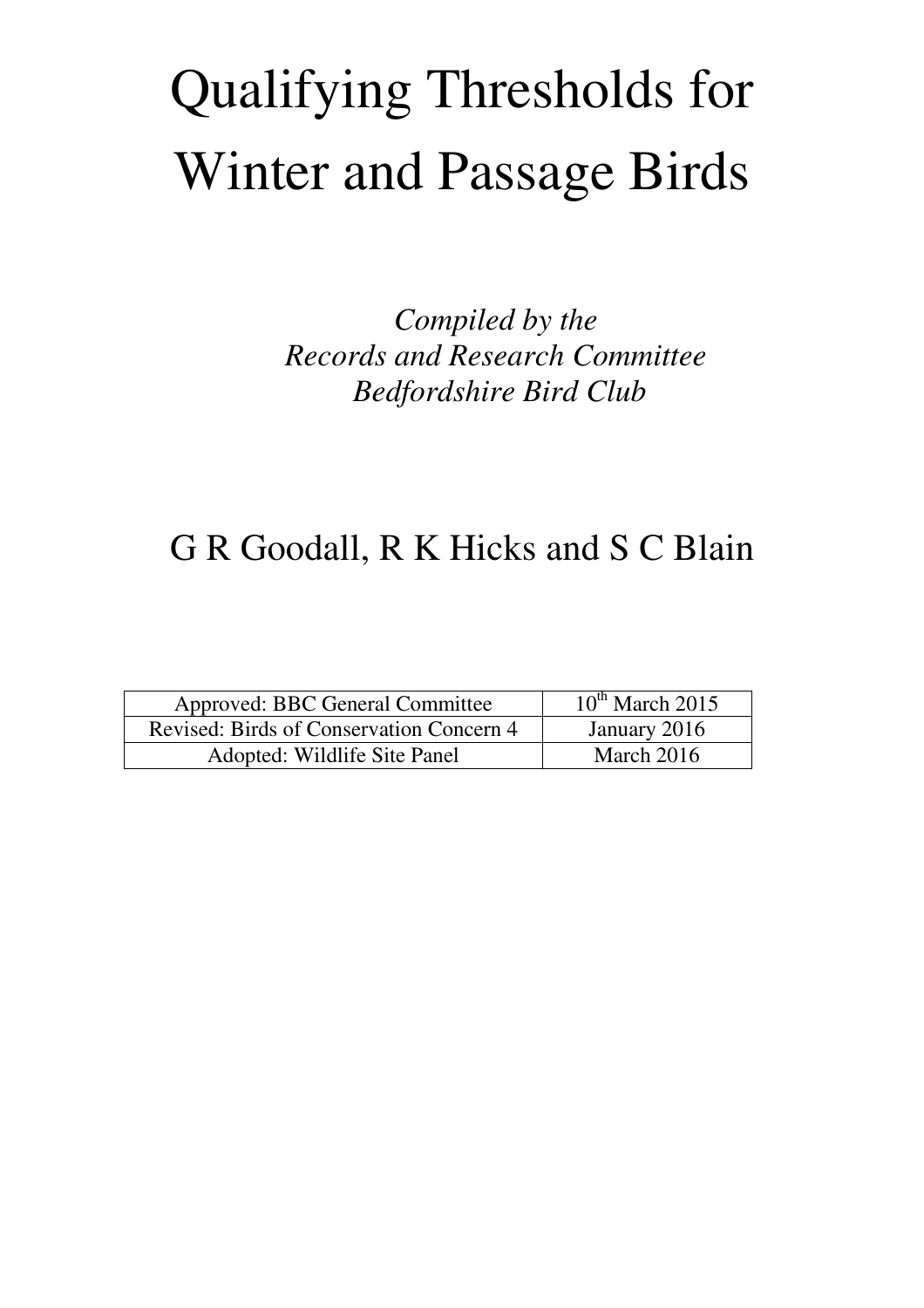#### **Appendix 8A: Qualifying Thresholds for Winter and Passage Birds.**

This document has been compiled by the Records and Research Committee of the Bedfordshire Bird Club. All three authors serve in an honorary capacity under the following titles:

- Graham Goodall. Research Officer.
- Steve Blain. Bedfordshire Bird Recorder.
- Roger Hicks; British Trust for Ornithology Regional Representative.

#### **Use of the Criteria.**

Most bird species have specialised requirements that can only be met in certain locations and regularly used sites are probably familiar in terms of habitat, food resources, disturbance and predator risk. The size of a site and the number of habitats (quality) it has will influence the number of species it is able to support and it is reasonable to presume that large-scale habitat mosaics will support the most species (Fuller, 2012). The more species a site supports, the more important it is. For the purposes of this document, the winter and passage periods are considered to be:

- Winter; November-February, inclusive.
- Spring passage; March-May, inclusive.
- Autumn passage; July-October, inclusive.

Species are included in the site score if they have been recorded as regularly using a site in at least two of the five years under review, provided information is available to support that statement.

#### **Selection Criteria; qualifying thresholds for County Wildlife Site (CWS) status.**

Sites meeting one or more of the qualifying thresholds set out in Tables 2-7 should be identified as CWS.

- Table 1. List of winter and passage species.
- Table 2. Qualifying thresholds for sites that are important for winter wetland birds, other than waders.
- Table 3. Qualifying threshold for sites that are important for winter waders.
- Table 4. Qualifying thresholds for sites that are important for passage wetland species.
- Table 5. Qualifying thresholds for sites that are important for migrant Ring Ouzels.
- Table 6. Qualifying thresholds for sites that are important for winter woodland species.
- Table 7. Qualifying thresholds for sites that are important for passage passerines.

### **References**

Bedfordshire Annual Bird Reports; 2009 – 2014.

Eaton, M A, Aebisher, N J, Brown, A F, Hearn, R, Lock, L, Musgrove, A J, Noble D G, Stroud, D G, and Gregory, R D. (2015). *Birds of Conservation Concern 4: the population status of birds in the United Kingdom, Channel Islands and the Isle of Man.* British Birds 108, pp708-746.

Fuller, R J. (eds). 2012. *Birds and Habitats: Relationships in Changing Landscapes*. Cambridge University Press.

Lake, S, Liley, D, Still, R, and Swash, A. (2015). *Britain's Habitats: A Guide to the Wildlife Habitats of Britain and Ireland*. Princeton University Press.

JNCC. (2010). *Handbook for Phase 1 habitat survey – a technique for environmental audit.*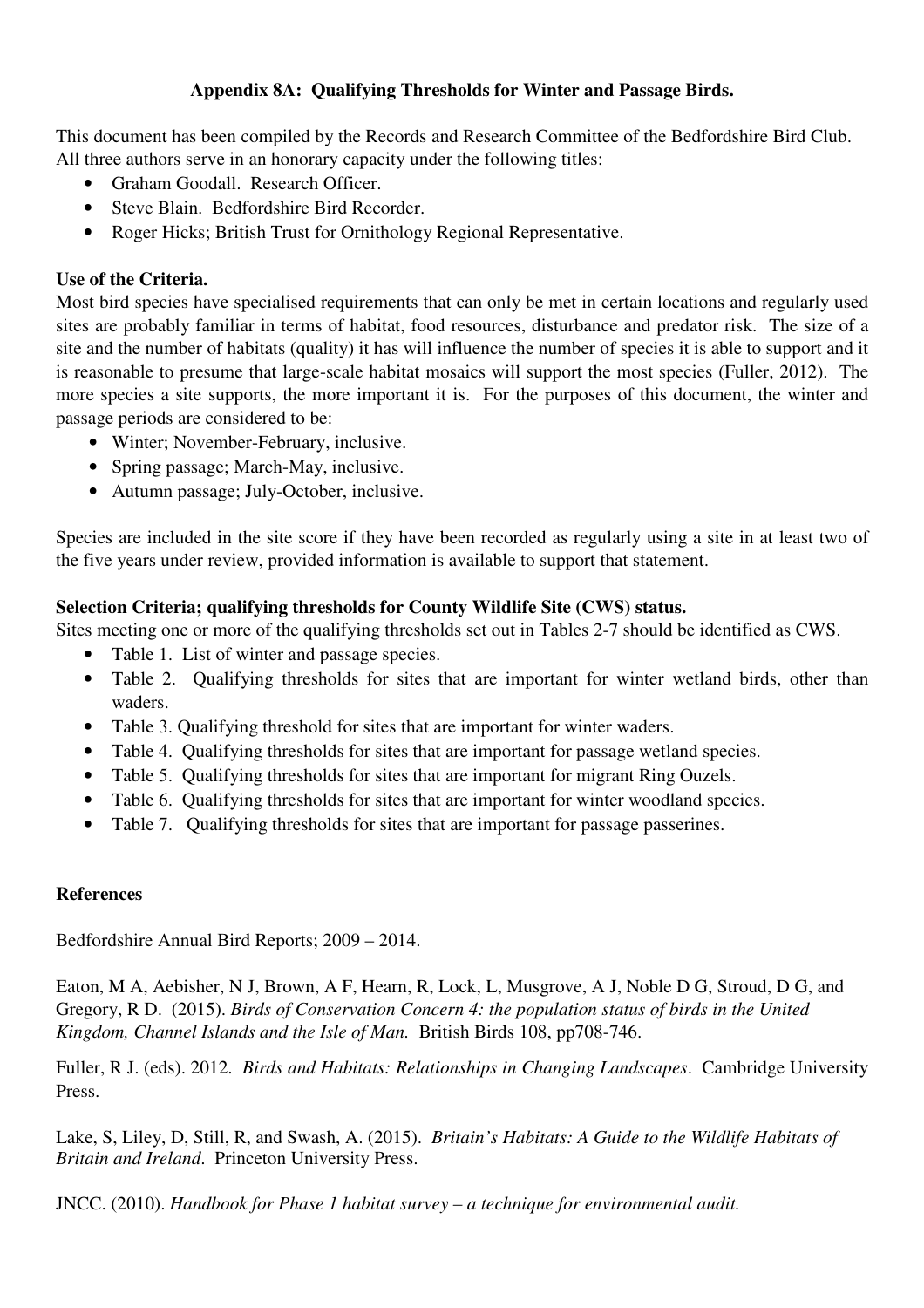| <b>Species</b>              | <b>National list</b> | Winter, passage or both |
|-----------------------------|----------------------|-------------------------|
| Mute Swan                   | Amber                | Winter                  |
| Bewick's Swan               | Amber                | Winter                  |
| <b>Whooper Swan</b>         | Amber                | Winter                  |
| <b>Barnacle Goose</b>       | Amber                | Winter                  |
| <b>Egyptian Goose</b>       | Not listed           | Winter                  |
| Common Shelduck             | Amber                | Winter and passage      |
| <b>Mandarin Duck</b>        | Not listed           | Winter                  |
| Eurasian Wigeon             | Amber                | Winter                  |
| Gadwall                     | Amber                | Winter                  |
| <b>Eurasian Teal</b>        | Amber                | Winter                  |
| Mallard                     | Amber                | Winter                  |
| Pintail                     | Amber                | Winter                  |
| Garganey                    | Amber                | Passage                 |
| Shoveler                    | Amber                | Winter and passage      |
| Red-crested Pochard         | Not listed           | Winter                  |
| <b>Common Pochard</b>       | Red                  | Winter                  |
| <b>Tufted Duck</b>          | Green                | Winter                  |
| <b>Greater Scaup</b>        | Red                  | Winter                  |
| Common Scoter               | Red                  | Winter                  |
| Common Goldeneye            | Amber                | Winter                  |
| Smew                        | Amber                | Winter                  |
| Goosander                   | Green                | Winter                  |
| <b>Grey Partridge</b>       | Red                  | Winter                  |
| <b>Great Northern Diver</b> | Amber                | Winter                  |
| <b>Great Cormorant</b>      | Green                | Winter                  |
| Eurasian Bittern            | Amber                | Winter                  |
| Little Egret                | Green                | Winter                  |
| Grey Heron                  | Green                | Winter                  |
| Little Grebe                | Green                | Winter                  |
| <b>Great Crested Grebe</b>  | Green                | Winter                  |
| Slavonian Grebe             | Red                  | Winter and passage      |
| <b>Black-necked Grebe</b>   | Amber                | Winter and passage      |
| Red-necked Grebe            | Red                  | Winter                  |
| Water Rail                  | Green                | Winter                  |
| Common Coot                 | Green                | Winter                  |
| Avocet                      | Amber                | Passage                 |
| Oystercatcher               | Amber                | Passage                 |
| European Golden Plover      | Green                | Winter and passage      |
| <b>Grey Plover</b>          | Amber                | Passage                 |
| Northern Lapwing            | Red                  | Winter and passage      |
| <b>Little Ringed Plover</b> | Green                | Passage                 |
| <b>Ringed Plover</b>        | Red                  | Passage                 |
| Whimbrel                    | Red                  | Passage                 |
| <b>Eurasian Curlew</b>      | Red                  | Passage                 |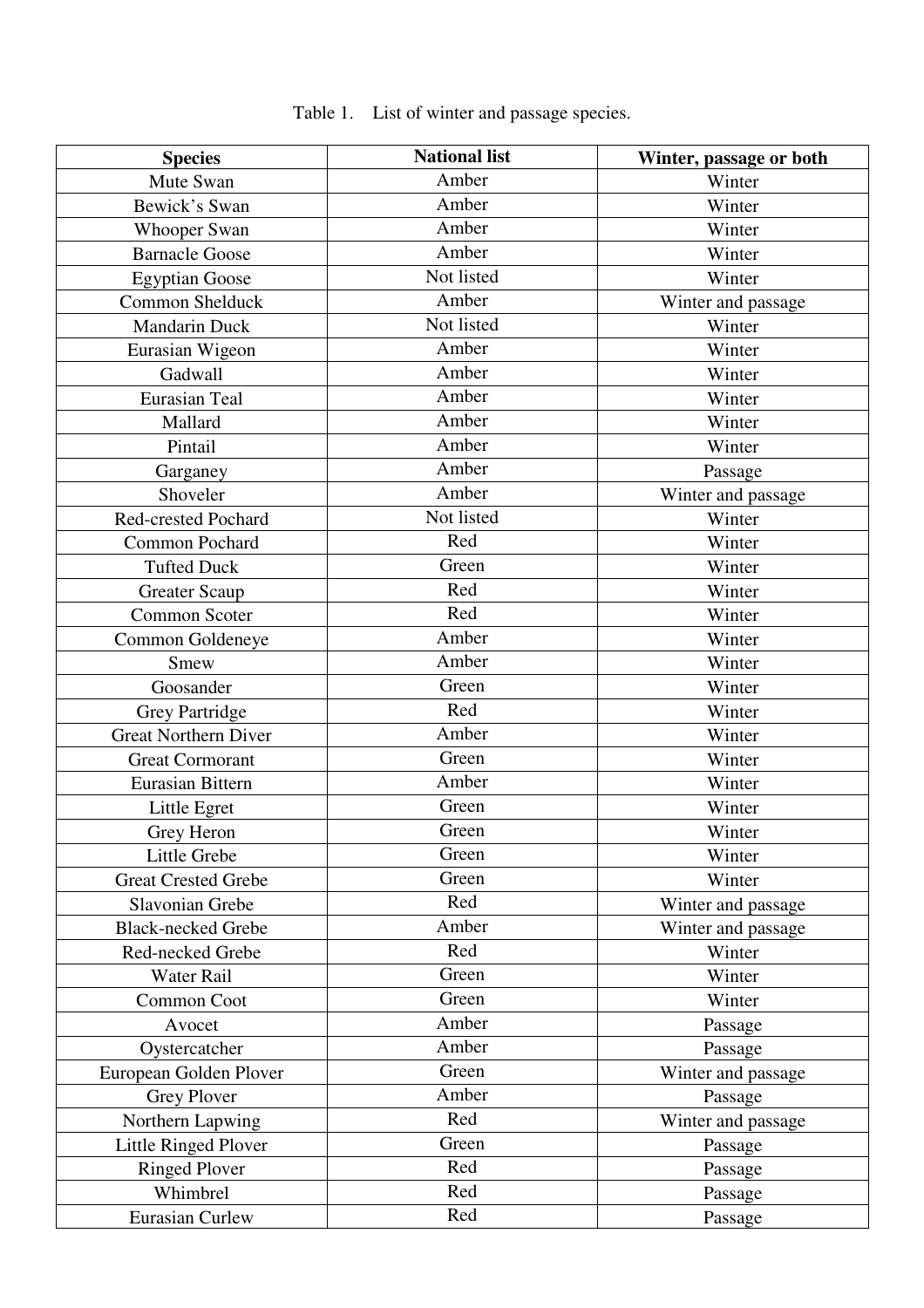| <b>Black-tailed Godwit</b>      | Red   | Passage            |
|---------------------------------|-------|--------------------|
| <b>Bar-tailed Godwit</b>        | Amber | Passage            |
| Turnstone                       | Amber | Passage            |
| Red Knot                        | Amber | Passage            |
| Ruff                            | Red   | Passage            |
| Sanderling                      | Amber | Passage            |
| Dunlin                          | Amber | Winter and passage |
| Common Sandpiper                | Amber | Winter and passage |
| Green Sandpiper                 | Amber | Winter and passage |
| <b>Spotted Redshank</b>         | Amber | Passage            |
| Greenshank                      | Amber | Passage            |
| Wood Sandpiper                  | Amber | Passage            |
| <b>Common Redshank</b>          | Amber | Winter and passage |
| Jack Snipe                      | Green | Winter             |
| Woodcock                        | Red   | Winter             |
| Common Snipe                    | Amber | Winter and passage |
| Little Tern                     | Amber | Passage            |
| <b>Black Tern</b>               | Green | Passage            |
| Sandwich Tern                   | Amber | Passage            |
| Common Tern                     | Amber | Passage            |
| Arctic Tern                     | Amber | Passage            |
| <b>Black-headed Gull</b>        | Amber | Winter and passage |
| Little Gull                     | Green | Passage            |
| Mediterranean Gull              | Amber | Winter             |
| Common Gull                     | Amber | Winter and passage |
| Caspian Gull                    | Amber | Winter and passage |
| <b>Lesser Black-backed Gull</b> | Amber | Passage            |
| <b>Glaucous Gull</b>            | Amber | Winter             |
| <b>Iceland Gull</b>             | Amber | Winter             |
| Yellow-legged Gull              | Amber | Passage            |
| Herring Gull                    | Red   | Winter and passage |
| <b>Great Black-backed Gull</b>  | Amber | Winter and passage |
| <b>Turtle Dove</b>              | Red   | Passage            |
| Common Cuckoo                   | Red   | Passage            |
| European Nightjar               | Amber | Passage            |
| Common Kingfisher               | Amber | Winter             |
| Lesser Spotted Woodpecker       | Red   | Winter             |
| Common Raven                    | Green | Winter             |
| Firecrest                       | Green | Winter             |
| Marsh Tit                       | Red   | Winter             |
| <b>Bearded Tit</b>              | Green | Winter and Passage |
| Woodlark                        | Green | Passage            |
| Skylark                         | Red   | Winter             |
| Wood Warbler                    | Red   | Passage            |
| <b>Common Starling</b>          | Red   | Winter             |
| <b>Ring Ouzel</b>               | Red   | Passage            |
| Fieldfare                       | Red   | Winter             |
| Song Thrush                     | Red   | Winter             |
| Redwing                         | Red   | Winter             |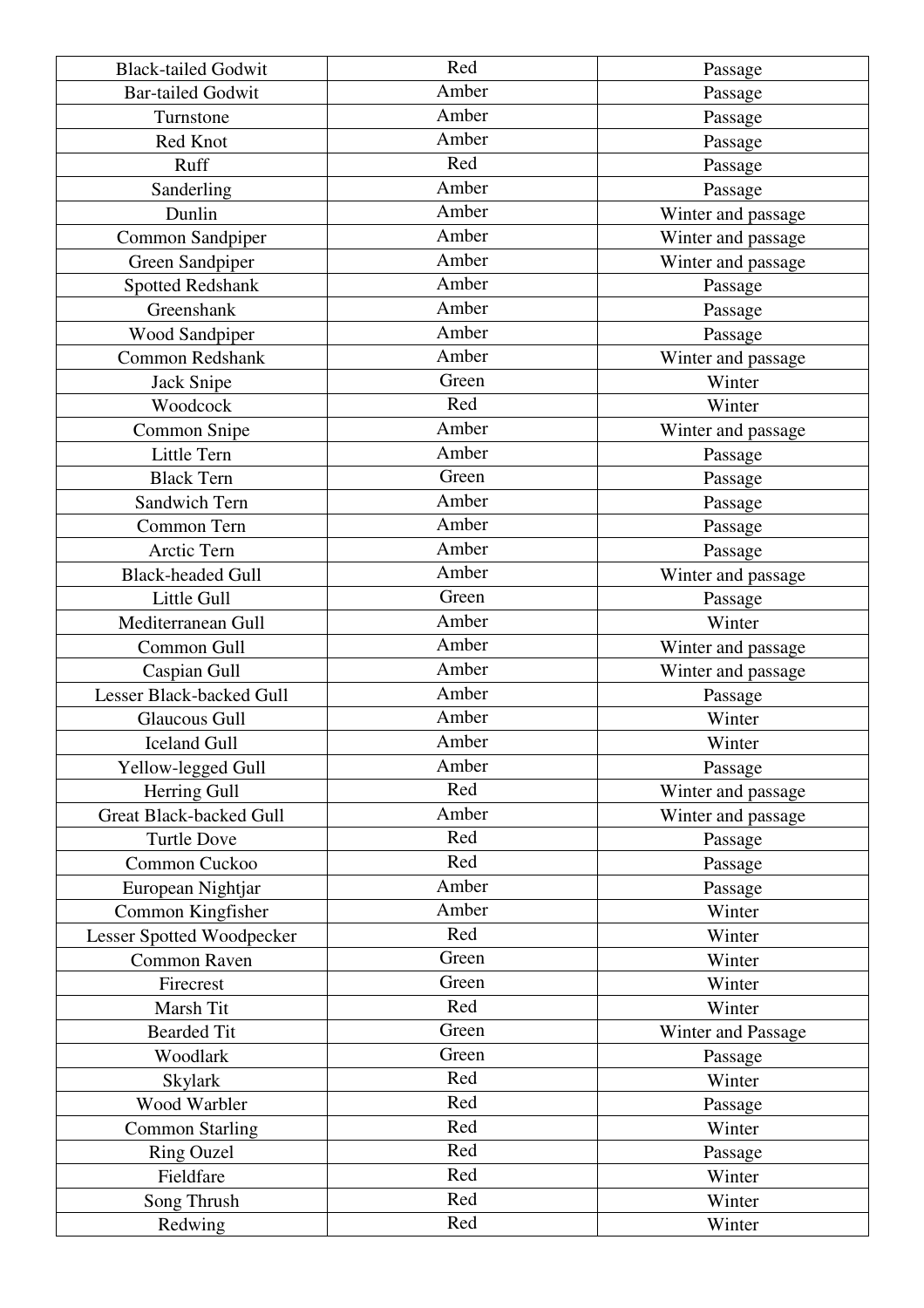| Mistle Thrush          | Red   | Winter             |
|------------------------|-------|--------------------|
| Spotted Flycatcher     | Red   | Passage            |
| <b>Common Redstart</b> | Amber | Passage            |
| Whinchat               | Red   | Passage            |
| European Stonechat     | Green | Passage            |
| Northern Wheatear      | Green | Passage            |
| Dunnock                | Amber | Winter             |
| <b>House Sparrow</b>   | Red   | Winter             |
| <b>Tree Sparrow</b>    | Red   | Winter             |
| <b>Yellow Wagtail</b>  | Red   | Passage            |
| Tree Pipit             | Red   | Passage            |
| Water Pipit            | Amber | Winter and Passage |
| Rock Pipit             | Green | Passage            |
| Hawfinch               | Red   | Winter             |
| <b>Bullfinch</b>       | Amber | Winter             |
| Linnet                 | Red   | Winter             |
| Lesser Redpoll         | Red   | Winter             |
| Yellowhammer           | Red   | Winter             |
| <b>Reed Bunting</b>    | Amber | Winter             |
| Corn Bunting           | Red   | Winter             |

Note: species not listed are assumed to be non-native, possibly resulting from captive origin (introduced), that have established resident populations. All three species are included in the winter wildfowl species group in Table 2.

| <b>Winter species groups</b>               | <b>Potential maximum</b>    |
|--------------------------------------------|-----------------------------|
| Wildfowl                                   | 21                          |
| <b>Great Northern Diver</b>                |                             |
| Eurasian Bittern, Little Egret, Grey Heron | 3                           |
| <b>Great Cormorant</b>                     |                             |
| Grebes                                     | 5                           |
| Water Rail                                 |                             |
| Common Coot                                |                             |
| Gulls                                      | 8                           |
| Common Kingfisher                          |                             |
| <b>Bearded Tit</b>                         |                             |
| Common Starling (roosts)                   |                             |
| Pipits; Rock and Water                     | $\mathcal{D}_{\mathcal{A}}$ |
| <b>Reed Bunting</b>                        |                             |
|                                            | Total: 47                   |
| <b>Qualifying threshold</b>                | <b>Number of species</b>    |
| 47%                                        | 22 or more                  |

Table 2. Qualifying threshold for sites that are important for winter wetland birds other than waders.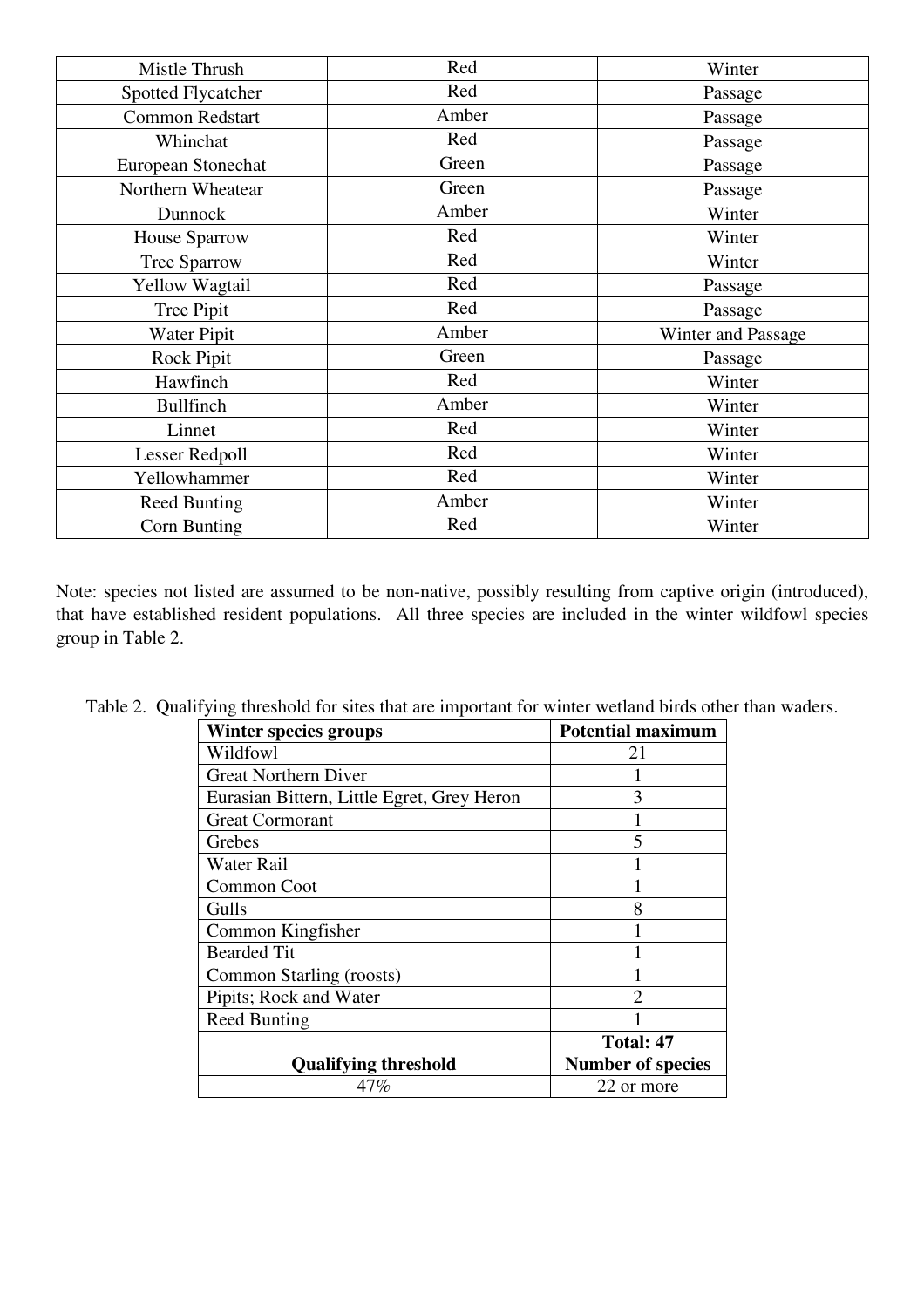| Wet Grassland; Swamp, Marsh              | Standing water with shallow margins, minerals sites |  |
|------------------------------------------|-----------------------------------------------------|--|
| Golden Plover                            | Golden Plover                                       |  |
| Northern Lapwing                         | Northern Lapwing                                    |  |
| Common Redshank                          | Dunlin                                              |  |
| Common Snipe                             | Common Redshank                                     |  |
| Jack Snipe                               | Common Sandpiper                                    |  |
| Number of species: 5                     | Green Sandpiper                                     |  |
|                                          | Common Snipe                                        |  |
|                                          | Jack Snipe                                          |  |
|                                          | <b>Number of species: 8</b>                         |  |
| <b>Qualifying threshold; no. species</b> | <b>Qualifying threshold; no. species</b>            |  |
| 2 or more $(40\%)$                       | 4 or more $(50\%)$                                  |  |

Table 3. Qualifying thresholds for sites that are important for winter waders.

Table 4. Qualifying threshold for sites that are important for passage wetland species.

| <b>Species groups</b>       | <b>Potential maximum</b>    |
|-----------------------------|-----------------------------|
| Wildfowl                    | 3                           |
| Grebes                      | $\overline{2}$              |
| Waders                      | 23                          |
| Terns                       | 5                           |
| Gulls                       | 8                           |
| <b>Bearded Tit</b>          |                             |
| <b>Yellow Wagtail</b>       |                             |
| Pipits; Rock and Water      | $\mathcal{D}_{\mathcal{A}}$ |
|                             | Total: 45                   |
| <b>Qualifying threshold</b> | <b>Number of species</b>    |
| 40%                         | 18 or more                  |

Table 5. Qualifying threshold for sites that are important for migrant Ring Ouzels.

| <b>Species</b>    | <b>Qualifying Threshold; number of birds per site</b> |
|-------------------|-------------------------------------------------------|
| <b>Ring Ouzel</b> | 3 or more individuals                                 |